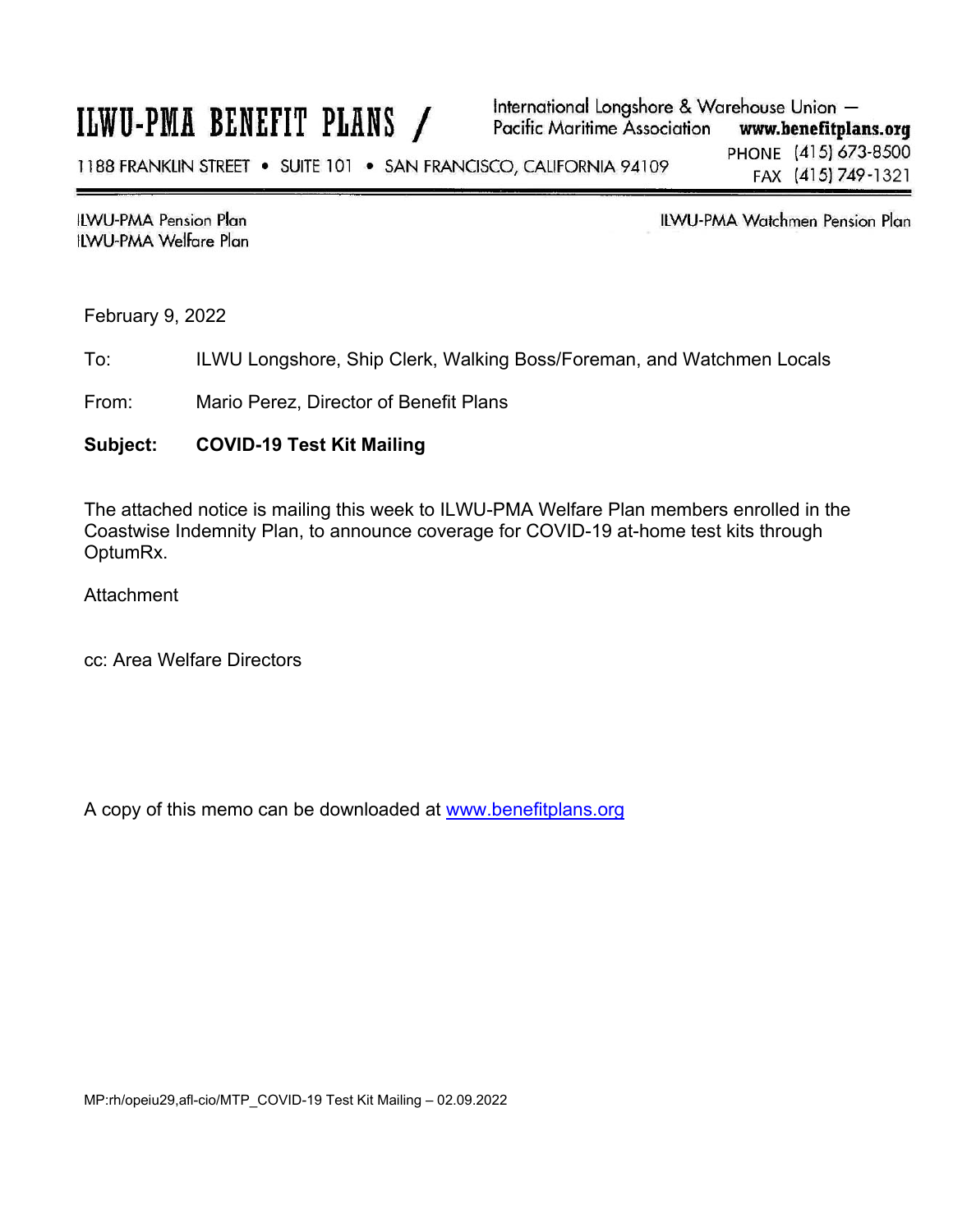# ILWU-PMA BENEFIT PLANS /

International Longshore & Warehouse Union -**Pacific Maritime Association** www.benefitplans.org

1188 FRANKLIN STREET . SUITE 101 . SAN FRANCISCO, CALIFORNIA 94109

PHONE (415) 673-8500 FAX (415) 749-1321

**ILWU-PMA Pension Plan ILWU-PMA Welfare Plan**  ILWU-PMA Watchmen Pension Plan

February 9, 2022

## Subject: ILWU-PMA Welfare Plan – Coastwise Indemnity Plan OptumRx COVID-19 Over-the-Counter at-home Test Kits

This notice applies to all ILWU-PMA Welfare Plan members and beneficiaries enrolled in the ILWU-PMA Coastwise Indemnity Plan.

Effective January 15, 2022, COVID-19 over-the-counter at-home test kits are covered through your OptumRx prescription drug benefit with little or no cost to you. The attached flyer provides information on how to receive your test kits with options that allow you to pick up the kits for free at a preferred network pharmacy, or pay for the kits and seek reimbursement from OptumRx, up to \$12 per kit. For those paying for the kits up front, you have the option of filing your reimbursement claim electronically or mailing a paper claim form (which is available from OptumRx or on the BPO Website-**COVID 19 Test Kit Reimbursement Request Form)**. You can seek reimbursement for up to 8 individual FDA authorized test kits per covered member per month.

You may also get 4 free At-Home over-the-counter COVID-19 Tests from covidtests.gov.

If you have any questions, please contact the Benefit Plans Office at 888-372-4598 or your Area Welfare Director.

Attachment